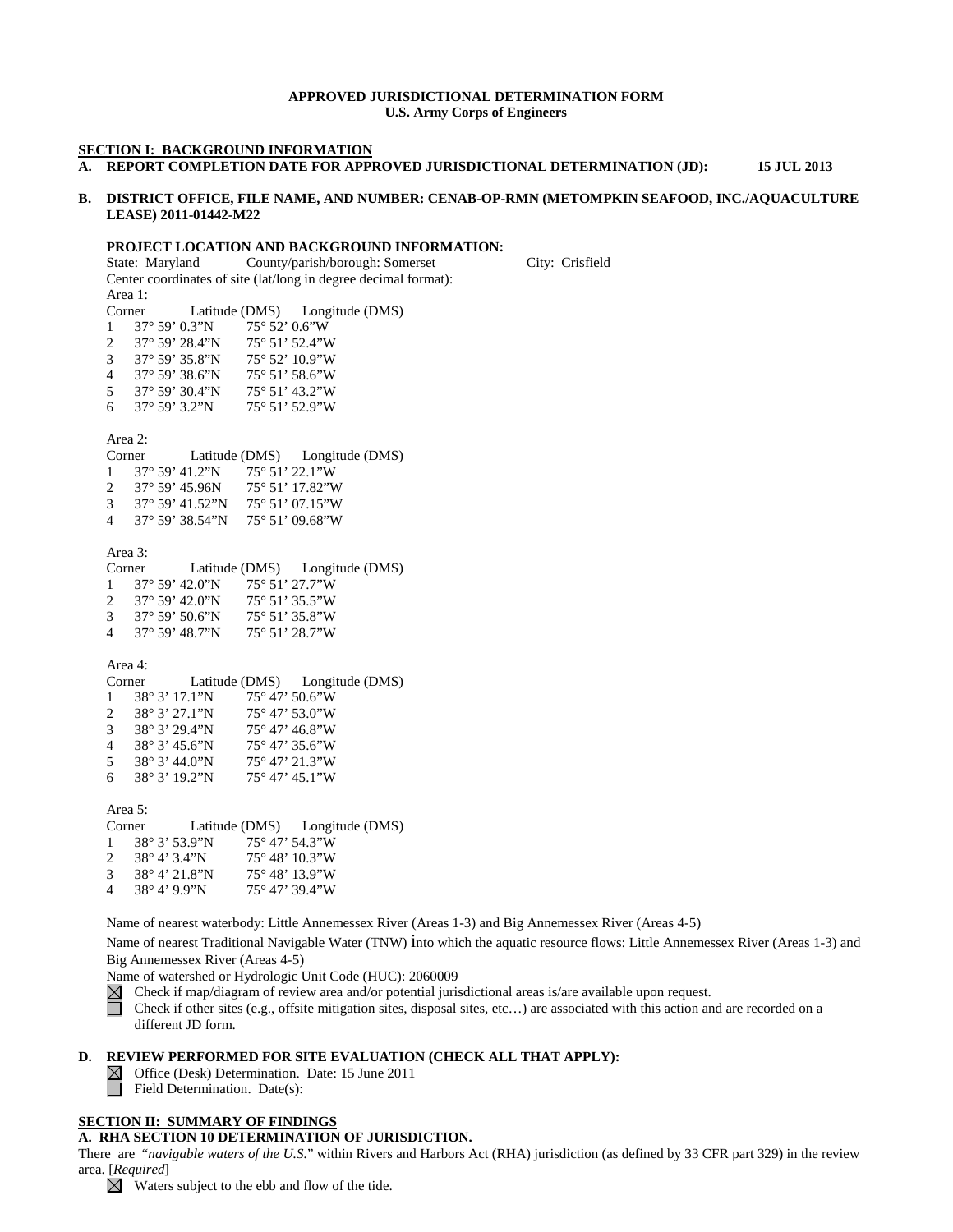Waters are presently used, or have been used in the past, or may be susceptible for use to transport interstate or foreign commerce. Explain:

## **B. CWA SECTION 404 DETERMINATION OF JURISDICTION.**

There are "*waters of the U.S.*" within Clean Water Act (CWA) jurisdiction (as defined by 33 CFR part 328) in the review area. [*Required*]

- **1. Waters of the U.S.**
	- **a. Indicate presence of waters of U.S. in review area (check all that apply): [1](#page-1-0)**
		- TNWs, including territorial seas
		- Wetlands adjacent to TNWs
		- Relatively permanent waters<sup>[2](#page-1-1)</sup> (RPWs) that flow directly or indirectly into TNWs
		- Non-RPWs that flow directly or indirectly into TNWs
		- Wetlands directly abutting RPWs that flow directly or indirectly into TNWs
		- Wetlands adjacent to but not directly abutting RPWs that flow directly or indirectly into TNWs
		- Wetlands adjacent to non-RPWs that flow directly or indirectly into TNWs
		- **NULLIAN DE** Impoundments of jurisdictional waters
			- Isolated (interstate or intrastate) waters, including isolated wetlands
	- **b. Identify (estimate) size of waters of the U.S. in the review area:** Non-wetland waters: 237.5 acres. Wetlands: 0 acres.

### **c. Limits (boundaries) of jurisdiction** based on: **Established by mean (average) high waters.**

## **2. Non-regulated waters/wetlands (check if applicable): [3](#page-1-2)**

Potentially jurisdictional waters and/or wetlands were assessed within the review area and determined to be not jurisdictional. Explain:

### **SECTION III: CWA ANALYSIS**

### **A. TNWs AND WETLANDS ADJACENT TO TNWs**

**The agencies will assert jurisdiction over TNWs and wetlands adjacent to TNWs. If the aquatic resource is a TNW, complete Section III.A.1 and Section III.D.1. only; if the aquatic resource is a wetland adjacent to a TNW, complete Sections III.A.1 and 2 and Section III.D.1.; otherwise, see Section III.B below**.

#### **1. TNW**

Identify TNW: **Little Annemessex River (Areas 1-3) and Big Annemessex River (Areas 4-5)**

Summarize rationale supporting determination: The Little Annemessex River (Areas 1-3) and Big Annemessex River (Areas 4-5) are Traditional Navigable Waters, subject to the ebb and flow of the tide, and flow directly into the Chesapeake Bay. Under Corps regulations at 33 CFR Part 329.4, navigable waters include all waters subject to the ebb and flow of the tide.

## **2. Wetland adjacent to TNW**

Summarize rationale supporting conclusion that wetland is "adjacent": .

## **B. CHARACTERISTICS OF TRIBUTARY (THAT IS NOT A TNW) AND ITS ADJACENT WETLANDS (IF ANY):**

**This section summarizes information regarding characteristics of the tributary and its adjacent wetlands, if any, and it helps determine whether or not the standards for jurisdiction established under Rapanos have been met.** 

**The agencies will assert jurisdiction over non-navigable tributaries of TNWs where the tributaries are "relatively permanent waters" (RPWs), i.e. tributaries that typically flow year-round or have continuous flow at least seasonally (e.g., typically 3 months). A wetland that directly abuts an RPW is also jurisdictional. If the aquatic resource is not a TNW, but has year-round (perennial) flow, skip to Section III.D.2. If the aquatic resource is a wetland directly abutting a tributary with perennial flow, skip to Section III.D.4.**

**A wetland that is adjacent to but that does not directly abut an RPW requires a significant nexus evaluation. Corps districts and EPA regions will include in the record any available information that documents the existence of a significant nexus between a relatively permanent tributary that is not perennial (and its adjacent wetlands if any) and a traditional navigable water, even though a significant nexus finding is not required as a matter of law.**

 <sup>1</sup> Boxes checked below shall be supported by completing the appropriate sections in Section III below.

<span id="page-1-1"></span><span id="page-1-0"></span><sup>&</sup>lt;sup>2</sup> For purposes of this form, an RPW is defined as a tributary that is not a TNW and that typically flows year-round or has continuous flow at least "seasonally" (e.g., typically 3 months).<br> $3$  Supporting documentation is presented in Section III.F.

<span id="page-1-2"></span>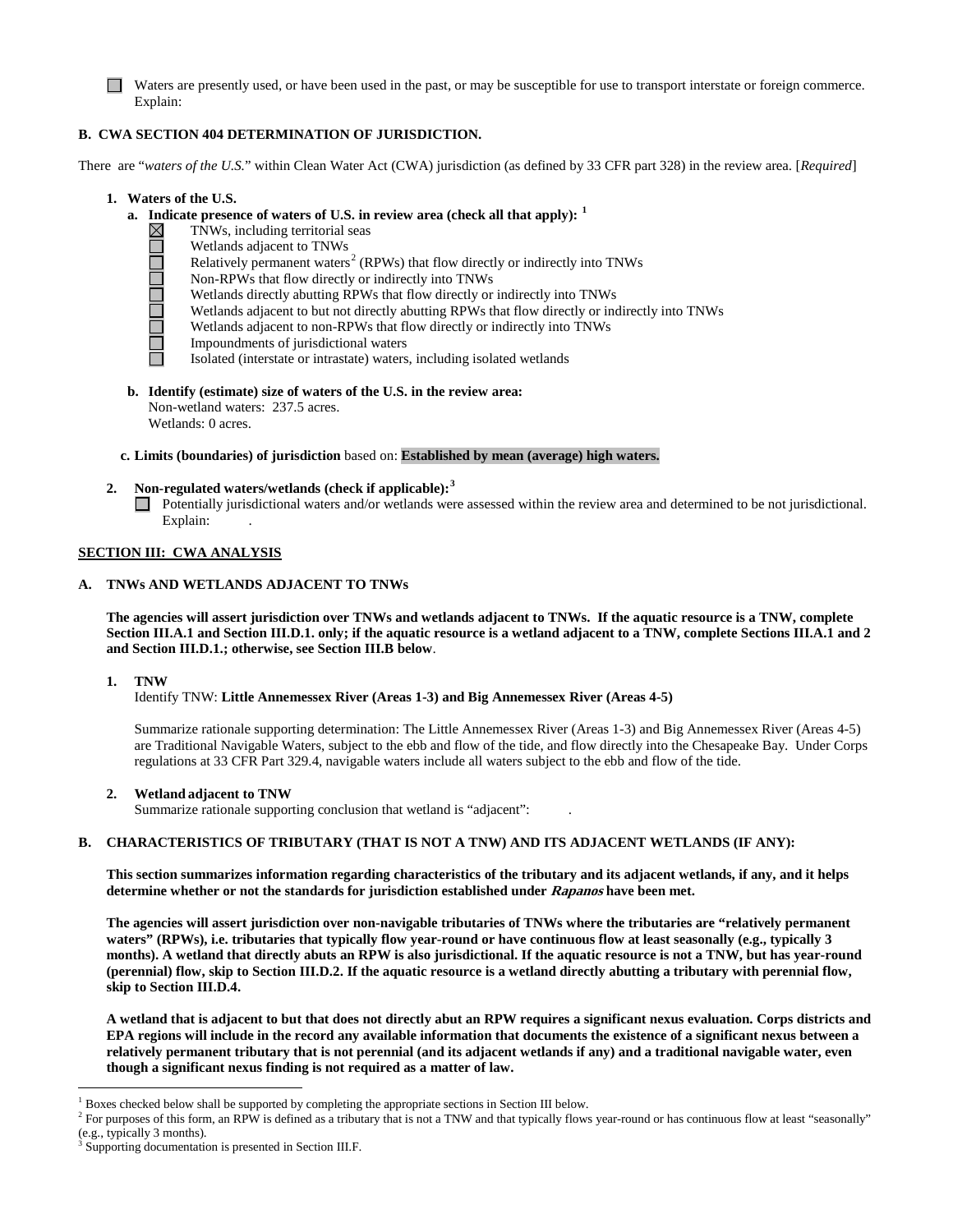**If the waterbody[4](#page-2-0) is not an RPW, or a wetland directly abutting an RPW, a JD will require additional data to determine if the waterbody has a significant nexus with a TNW. If the tributary has adjacent wetlands, the significant nexus evaluation must consider the tributary in combination with all of its adjacent wetlands. This significant nexus evaluation that combines, for analytical purposes, the tributary and all of its adjacent wetlands is used whether the review area identified in the JD request is the tributary, or its adjacent wetlands, or both. If the JD covers a tributary with adjacent wetlands, complete Section III.B.1 for the tributary, Section III.B.2 for any onsite wetlands, and Section III.B.3 for all wetlands adjacent to that tributary, both onsite and offsite. The determination whether a significant nexus exists is determined in Section III.C below.**

**1. Characteristics of non-TNWs that flow directly or indirectly into TNW**

**(i) General Area Conditions:**

| Watershed size:          | Pick List        |        |
|--------------------------|------------------|--------|
| Drainage area:           | <b>Pick List</b> |        |
| Average annual rainfall: |                  | inches |
| Average annual snowfall: |                  | inches |

# **(ii) Physical Characteristics:**

(a) Relationship with TNW:  $\Box$  Tributary flows directly into TNW. Tributary flows through **Pick List** tributaries before entering TNW.

Project waters are **Pick List** river miles from TNW. Project waters are **Pick List** river miles from RPW. Project waters are **Pick List** aerial (straight) miles from TNW. Project waters are **Pick List** aerial (straight) miles from RPW. Project waters cross or serve as state boundaries. Explain:

Identify flow route to  $TNW^5$  $TNW^5$ :  $\qquad \qquad$ . Tributary stream order, if known: .

| (b) | General Tributary Characteristics (check all that apply):                       |
|-----|---------------------------------------------------------------------------------|
|     | <b>Tributary</b> is:<br>Natural                                                 |
|     | Artificial (man-made). Explain:                                                 |
|     | Manipulated (man-altered). Explain:                                             |
|     |                                                                                 |
|     | <b>Tributary</b> properties with respect to top of bank (estimate):             |
|     | Average width:<br>feet                                                          |
|     | Average depth:<br>feet                                                          |
|     | Average side slopes: Pick List.                                                 |
|     |                                                                                 |
|     | Primary tributary substrate composition (check all that apply):                 |
|     | <b>Silts</b><br>Sands<br>Concrete                                               |
|     | Cobbles<br>Muck<br>Gravel                                                       |
|     | Bedrock<br>Vegetation. Type/% cover:                                            |
|     | Other. Explain:                                                                 |
|     |                                                                                 |
|     | Tributary condition/stability [e.g., highly eroding, sloughing banks]. Explain: |
|     | Presence of run/riffle/pool complexes. Explain:                                 |
|     | Tributary geometry: Pick List                                                   |
|     | Tributary gradient (approximate average slope):<br>$\frac{0}{0}$                |
|     |                                                                                 |
| (c) | Flow:                                                                           |
|     | Tributary provides for: Pick List                                               |
|     | Estimate average number of flow events in review area/year: Pick List           |
|     | Describe flow regime:                                                           |
|     | Other information on duration and volume:                                       |
|     |                                                                                 |
|     | Surface flow is: <b>Pick List.</b> Characteristics:                             |
|     |                                                                                 |
|     | Subsurface flow: Pick List. Explain findings:                                   |
|     | Dye (or other) test performed:                                                  |

<span id="page-2-0"></span> <sup>4</sup> Note that the Instructional Guidebook contains additional information regarding swales, ditches, washes, and erosional features generally and in the arid West.

<span id="page-2-1"></span> $<sup>5</sup>$  Flow route can be described by identifying, e.g., tributary a, which flows through the review area, to flow into tributary b, which then flows into TNW.</sup>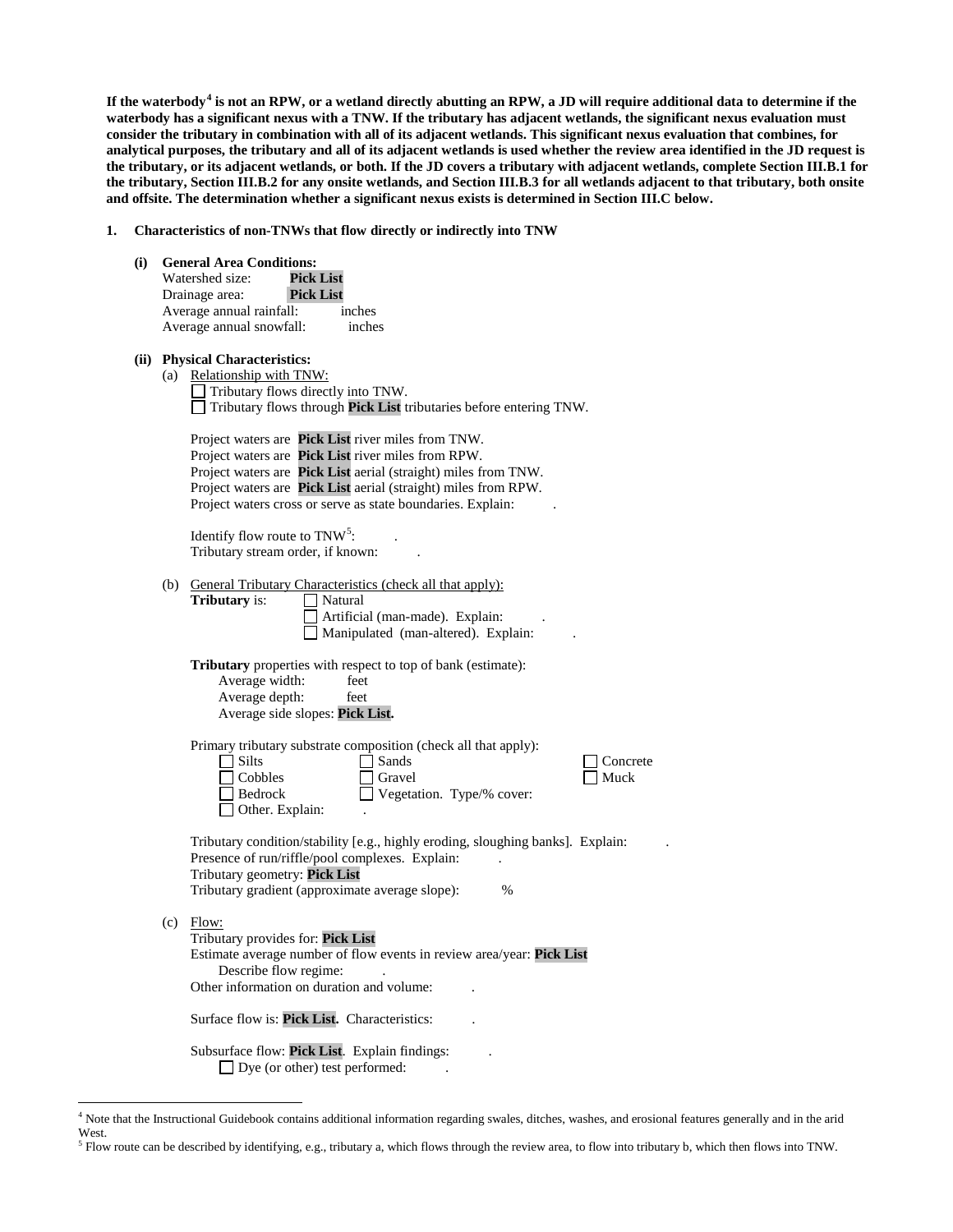|    |     | Tributary has (check all that apply):                                                                                                                                                                                                                                                                                                                                                                                                                                       |
|----|-----|-----------------------------------------------------------------------------------------------------------------------------------------------------------------------------------------------------------------------------------------------------------------------------------------------------------------------------------------------------------------------------------------------------------------------------------------------------------------------------|
|    |     | $\Box$ Bed and banks<br>OHWM <sup>6</sup> (check all indicators that apply):                                                                                                                                                                                                                                                                                                                                                                                                |
|    |     | $\Box$ clear, natural line impressed on the bank<br>the presence of litter and debris                                                                                                                                                                                                                                                                                                                                                                                       |
|    |     | changes in the character of soil<br>destruction of terrestrial vegetation                                                                                                                                                                                                                                                                                                                                                                                                   |
|    |     | shelving<br>the presence of wrack line                                                                                                                                                                                                                                                                                                                                                                                                                                      |
|    |     | vegetation matted down, bent, or absent<br>sediment sorting<br>$\Box$                                                                                                                                                                                                                                                                                                                                                                                                       |
|    |     | leaf litter disturbed or washed away<br>scour<br>sediment deposition<br>multiple observed or predicted flow events                                                                                                                                                                                                                                                                                                                                                          |
|    |     | abrupt change in plant community<br>water staining                                                                                                                                                                                                                                                                                                                                                                                                                          |
|    |     | other (list):                                                                                                                                                                                                                                                                                                                                                                                                                                                               |
|    |     | Discontinuous OHWM. <sup>7</sup> Explain:                                                                                                                                                                                                                                                                                                                                                                                                                                   |
|    |     | If factors other than the OHWM were used to determine lateral extent of CWA jurisdiction (check all that apply):<br>$\Box$ High Tide Line indicated by:<br>Mean High Water Mark indicated by:<br>$\Box$ oil or scum line along shore objects<br>$\Box$ survey to available datum;<br>fine shell or debris deposits (foreshore)<br>physical markings;<br>physical markings/characteristics<br>vegetation lines/changes in vegetation types.<br>tidal gauges<br>other (list): |
|    |     | (iii) Chemical Characteristics:                                                                                                                                                                                                                                                                                                                                                                                                                                             |
|    |     | Characterize tributary (e.g., water color is clear, discolored, oily film; water quality; general watershed characteristics, etc.).                                                                                                                                                                                                                                                                                                                                         |
|    |     | Explain:                                                                                                                                                                                                                                                                                                                                                                                                                                                                    |
|    |     | Identify specific pollutants, if known:                                                                                                                                                                                                                                                                                                                                                                                                                                     |
|    |     | (iv) Biological Characteristics. Channel supports (check all that apply):                                                                                                                                                                                                                                                                                                                                                                                                   |
|    |     | Riparian corridor. Characteristics (type, average width):                                                                                                                                                                                                                                                                                                                                                                                                                   |
|    |     | Wetland fringe. Characteristics:<br>Habitat for:                                                                                                                                                                                                                                                                                                                                                                                                                            |
|    |     | Federally Listed species. Explain findings:                                                                                                                                                                                                                                                                                                                                                                                                                                 |
|    |     | Fish/spawn areas. Explain findings:                                                                                                                                                                                                                                                                                                                                                                                                                                         |
|    |     | Other environmentally-sensitive species. Explain findings:                                                                                                                                                                                                                                                                                                                                                                                                                  |
|    |     | Aquatic/wildlife diversity. Explain findings:                                                                                                                                                                                                                                                                                                                                                                                                                               |
| 2. |     | Characteristics of wetlands adjacent to non-TNW that flow directly or indirectly into TNW                                                                                                                                                                                                                                                                                                                                                                                   |
|    | (i) | <b>Physical Characteristics:</b>                                                                                                                                                                                                                                                                                                                                                                                                                                            |
|    |     | (a) General Wetland Characteristics:                                                                                                                                                                                                                                                                                                                                                                                                                                        |
|    |     | Properties:                                                                                                                                                                                                                                                                                                                                                                                                                                                                 |
|    |     | Wetland size:<br>acres                                                                                                                                                                                                                                                                                                                                                                                                                                                      |
|    |     | Wetland type. Explain:<br>Wetland quality. Explain:                                                                                                                                                                                                                                                                                                                                                                                                                         |
|    |     | Project wetlands cross or serve as state boundaries. Explain:                                                                                                                                                                                                                                                                                                                                                                                                               |
|    |     |                                                                                                                                                                                                                                                                                                                                                                                                                                                                             |
|    |     | (b) General Flow Relationship with Non-TNW:<br>Flow is: Pick List. Explain:                                                                                                                                                                                                                                                                                                                                                                                                 |
|    |     |                                                                                                                                                                                                                                                                                                                                                                                                                                                                             |
|    |     | Surface flow is: Pick List                                                                                                                                                                                                                                                                                                                                                                                                                                                  |
|    |     | Characteristics:                                                                                                                                                                                                                                                                                                                                                                                                                                                            |
|    |     | Subsurface flow: Pick List. Explain findings:                                                                                                                                                                                                                                                                                                                                                                                                                               |
|    |     | $\Box$ Dye (or other) test performed:                                                                                                                                                                                                                                                                                                                                                                                                                                       |
|    |     | (c) Wetland Adjacency Determination with Non-TNW:                                                                                                                                                                                                                                                                                                                                                                                                                           |
|    |     | Directly abutting                                                                                                                                                                                                                                                                                                                                                                                                                                                           |
|    |     | Not directly abutting                                                                                                                                                                                                                                                                                                                                                                                                                                                       |
|    |     | Discrete wetland hydrologic connection. Explain:<br>Ecological connection. Explain:                                                                                                                                                                                                                                                                                                                                                                                         |
|    |     |                                                                                                                                                                                                                                                                                                                                                                                                                                                                             |

Separated by berm/barrier. Explain: .

<span id="page-3-1"></span><span id="page-3-0"></span> <sup>6</sup> <sup>6</sup>A natural or man-made discontinuity in the OHWM does not necessarily sever jurisdiction (e.g., where the stream temporarily flows underground, or where the OHWM has been removed by development or agricultural practices). Where there is a break in the OHWM that is unrelated to the waterbody's flow regime (e.g., flow over a rock outcrop or through a culvert), the agencies will look for indicators of flow above and below the break.<br><sup>7</sup>Ibid.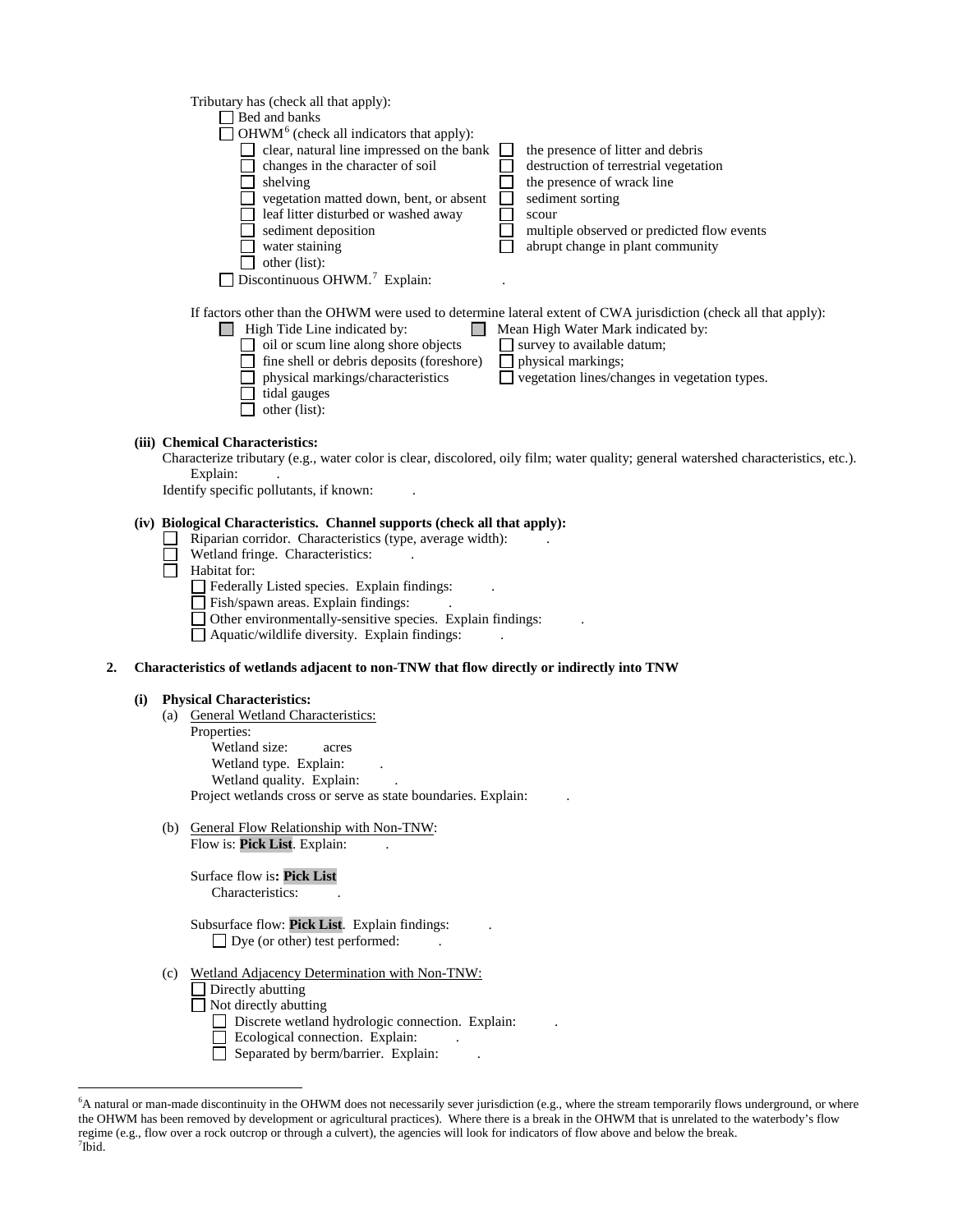(d) Proximity (Relationship) to TNW

Project wetlands are **Pick List** river miles from TNW. Project waters are **Pick List** aerial (straight) miles from TNW. Flow is from: **Pick List.** Estimate approximate location of wetland as within the **Pick List** floodplain.

### **(ii) Chemical Characteristics:**

Characterize wetland system (e.g., water color is clear, brown, oil film on surface; water quality; general watershed characteristics; etc.). Explain: Identify specific pollutants, if known: .

# **(iii) Biological Characteristics. Wetland supports (check all that apply):**

- Riparian buffer. Characteristics (type, average width): .
	- Vegetation type/percent cover. Explain: .
- $\overline{\Box}$  Habitat for:

Federally Listed species. Explain findings: .

Fish/spawn areas. Explain findings:

Other environmentally-sensitive species. Explain findings: .

Aquatic/wildlife diversity. Explain findings: .

## **3. Characteristics of all wetlands adjacent to the tributary (if any)**

All wetland(s) being considered in the cumulative analysis: **Pick List** Approximately () acres in total are being considered in the cumulative analysis.

For each wetland, specify the following:

Directly abuts? (Y/N) Size (in acres) Directly abuts? (Y/N) Size (in acres)

Summarize overall biological, chemical and physical functions being performed: .

## **C. SIGNIFICANT NEXUS DETERMINATION**

**A significant nexus analysis will assess the flow characteristics and functions of the tributary itself and the functions performed by any wetlands adjacent to the tributary to determine if they significantly affect the chemical, physical, and biological integrity of a TNW. For each of the following situations, a significant nexus exists if the tributary, in combination with all of its adjacent wetlands, has more than a speculative or insubstantial effect on the chemical, physical and/or biological integrity of a TNW. Considerations when evaluating significant nexus include, but are not limited to the volume, duration, and frequency of the flow of water in the tributary and its proximity to a TNW, and the functions performed by the tributary and all its adjacent wetlands. It is not appropriate to determine significant nexus based solely on any specific threshold of distance (e.g. between a tributary and its adjacent wetland or between a tributary and the TNW). Similarly, the fact an adjacent wetland lies within or outside of a floodplain is not solely determinative of significant nexus.** 

**Draw connections between the features documented and the effects on the TNW, as identified in the** *Rapanos* **Guidance and discussed in the Instructional Guidebook. Factors to consider include, for example:**

- Does the tributary, in combination with its adjacent wetlands (if any), have the capacity to carry pollutants or flood waters to TNWs, or to reduce the amount of pollutants or flood waters reaching a TNW?
- Does the tributary, in combination with its adjacent wetlands (if any), provide habitat and lifecycle support functions for fish and other species, such as feeding, nesting, spawning, or rearing young for species that are present in the TNW?
- Does the tributary, in combination with its adjacent wetlands (if any), have the capacity to transfer nutrients and organic carbon that support downstream foodwebs?
- Does the tributary, in combination with its adjacent wetlands (if any), have other relationships to the physical, chemical, or biological integrity of the TNW?

### **Note: the above list of considerations is not inclusive and other functions observed or known to occur should be documented below:**

**1. Significant nexus findings for non-RPW that has no adjacent wetlands and flows directly or indirectly into TNWs.** Explain findings of presence or absence of significant nexus below, based on the tributary itself, then go to Section III.D: .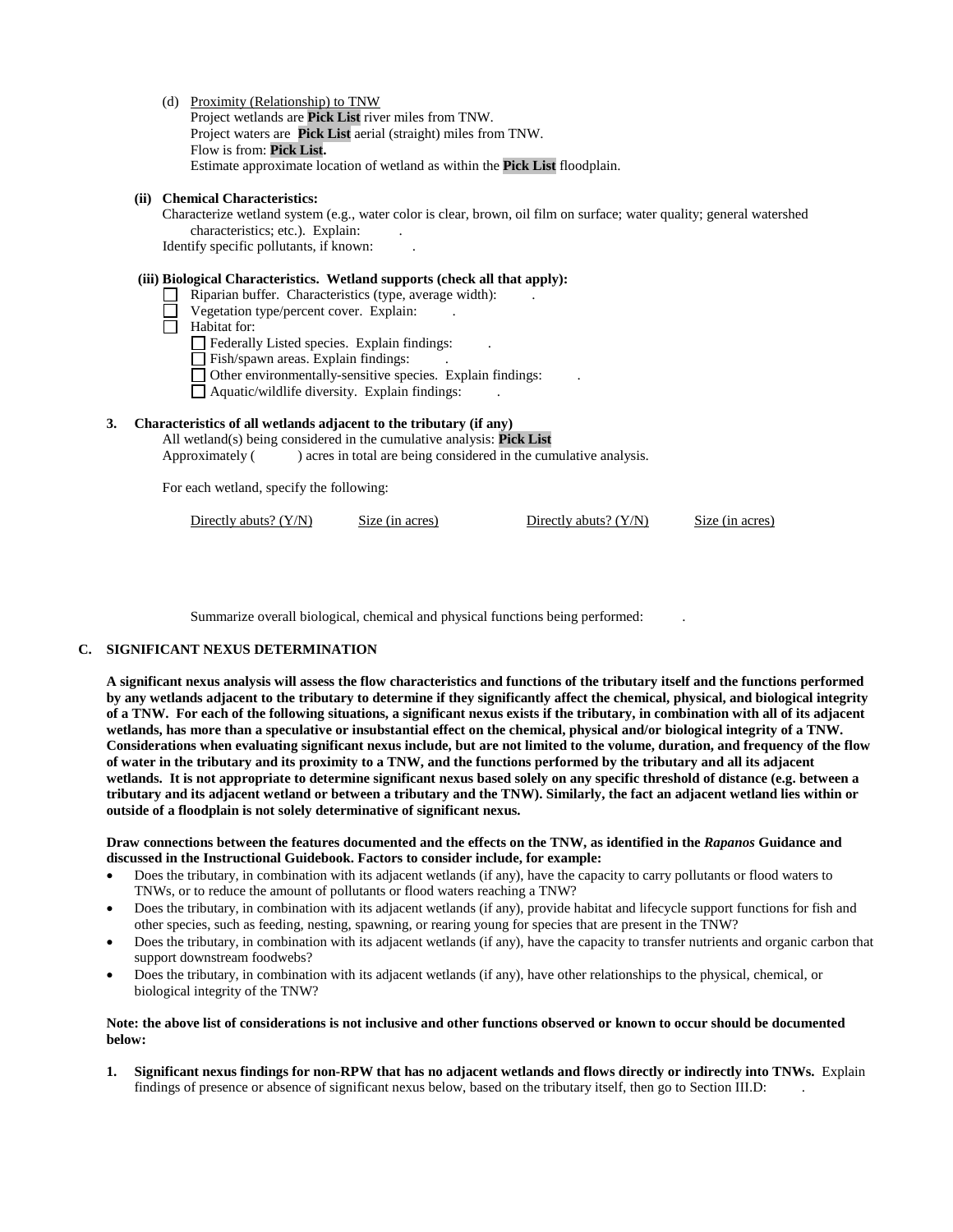- **2. Significant nexus findings for non-RPW and its adjacent wetlands, where the non-RPW flows directly or indirectly into TNWs.** Explain findings of presence or absence of significant nexus below, based on the tributary in combination with all of its adjacent wetlands, then go to Section III.D: .
- **3. Significant nexus findings for wetlands adjacent to an RPW but that do not directly abut the RPW.** Explain findings of presence or absence of significant nexus below, based on the tributary in combination with all of its adjacent wetlands, then go to Section III.D:

### **D. DETERMINATIONS OF JURISDICTIONAL FINDINGS. THE SUBJECT WATERS/WETLANDS ARE (CHECK ALL THAT APPLY):**

**1. TNWs and Adjacent Wetlands.** Check all that apply and provide size estimates in review area:  $\boxtimes$  TNWs: 266.7 acres. Wetlands adjacent to TNWs: acres.

**2. RPWs that flow directly or indirectly into TNWs.**

Tributaries of TNWs where tributaries typically flow year-round are jurisdictional. Provide data and rationale indicating that tributary is perennial: .

Tributaries of TNW where tributaries have continuous flow "seasonally" (e.g., typically three months each year) are jurisdictional. Data supporting this conclusion is provided at Section III.B. Provide rationale indicating that tributary flows seasonally: .

Provide estimates for jurisdictional waters in the review area (check all that apply):

Tributary waters: linear feet width (ft).

- Other non-wetland waters: acres.
	- Identify type(s) of waters: .

# **3. Non-RPWs[8](#page-5-0) that flow directly or indirectly into TNWs.**

Waterbody that is not a TNW or an RPW, but flows directly or indirectly into a TNW, and it has a significant nexus with a TNW is jurisdictional. Data supporting this conclusion is provided at Section III.C.

Provide estimates for jurisdictional waters within the review area (check all that apply):

Tributary waters: linear feet width (ft).

Other non-wetland waters: acres.

Identify type(s) of waters: **.**

**4. Wetlands directly abutting an RPW that flow directly or indirectly into TNWs.** 

Wetlands directly abut RPW and thus are jurisdictional as adjacent wetlands.

- Wetlands directly abutting an RPW where tributaries typically flow year-round. Provide data and rationale indicating that tributary is perennial in Section III.D.2, above. Provide rationale indicating that wetland is directly abutting an RPW: **.**
- $\Box$  Wetlands directly abutting an RPW where tributaries typically flow "seasonally." Provide data indicating that tributary is seasonal in Section III.B and rationale in Section III.D.2, above. Provide rationale indicating that wetland is directly abutting an RPW: .

Provide acreage estimates for jurisdictional wetlands in the review area: acres.

## **5. Wetlands adjacent to but not directly abutting an RPW that flow directly or indirectly into TNWs.**

Wetlands that do not directly abut an RPW, but when considered in combination with the tributary to which they are adjacent and with similarly situated adjacent wetlands, have a significant nexus with a TNW are jurisidictional. Data supporting this conclusion is provided at Section III.C.

Provide acreage estimates for jurisdictional wetlands in the review area: acres.

- **6. Wetlands adjacent to non-RPWs that flow directly or indirectly into TNWs.** 
	- Wetlands adjacent to such waters, and have when considered in combination with the tributary to which they are adjacent and with similarly situated adjacent wetlands, have a significant nexus with a TNW are jurisdictional. Data supporting this conclusion is provided at Section III.C.

Provide estimates for jurisdictional wetlands in the review area: acres.

## **7. Impoundments of jurisdictional waters. [9](#page-5-1)**

As a general rule, the impoundment of a jurisdictional tributary remains jurisdictional.

8

<span id="page-5-1"></span><span id="page-5-0"></span><sup>&</sup>lt;sup>8</sup>See Footnote # 3.<br><sup>9</sup> To complete the analysis refer to the key in Section III.D.6 of the Instructional Guidebook.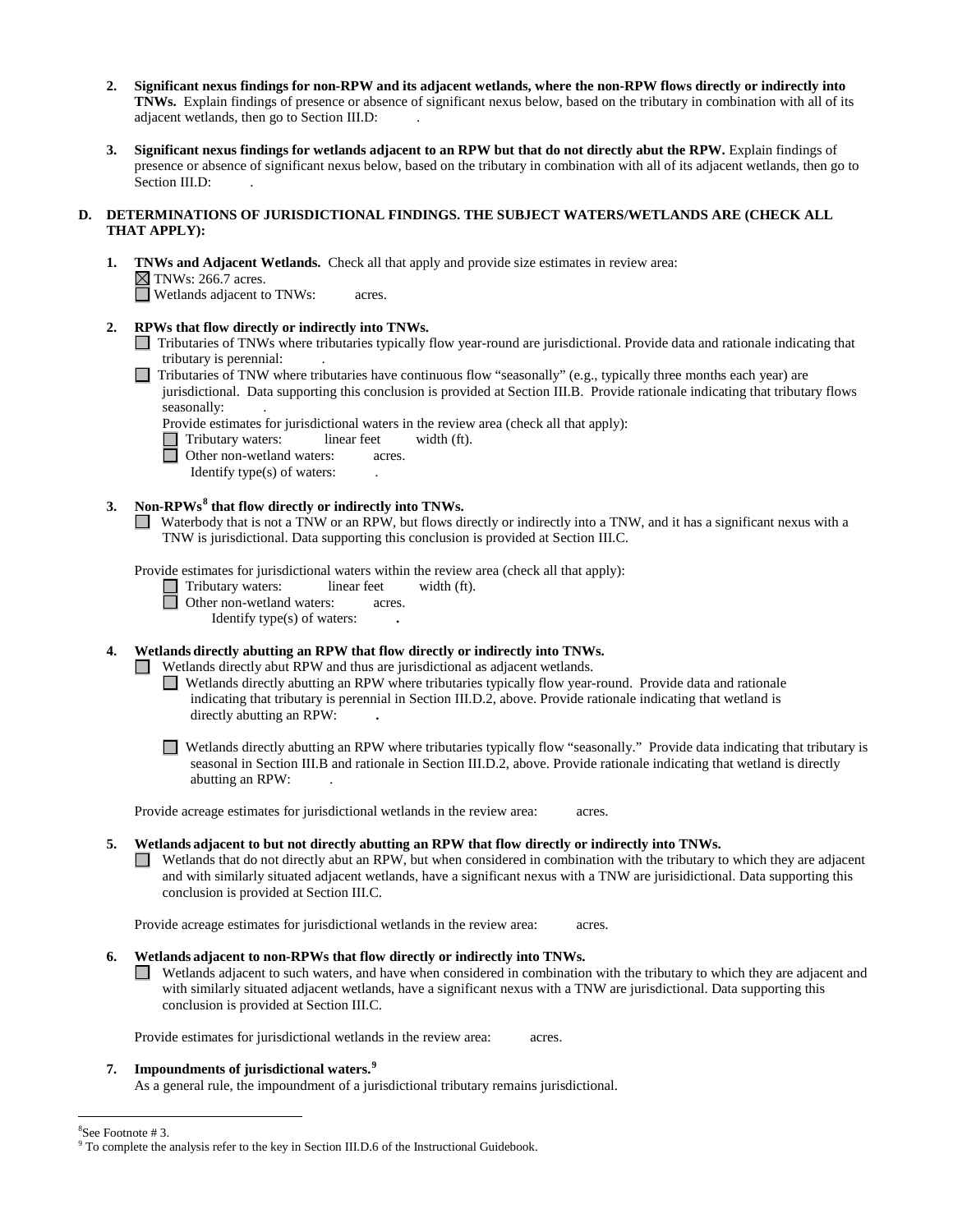|    | Demonstrate that water meets the criteria for one of the categories presented above (1-6), or<br>Demonstrate that water is isolated with a nexus to commerce (see E below).                                                                                                                                                                                                                                                                                                                                                                                                                                                                                                                                       |
|----|-------------------------------------------------------------------------------------------------------------------------------------------------------------------------------------------------------------------------------------------------------------------------------------------------------------------------------------------------------------------------------------------------------------------------------------------------------------------------------------------------------------------------------------------------------------------------------------------------------------------------------------------------------------------------------------------------------------------|
| E. | ISOLATED [INTERSTATE OR INTRA-STATE] WATERS, INCLUDING ISOLATED WETLANDS, THE USE,<br>DEGRADATION OR DESTRUCTION OF WHICH COULD AFFECT INTERSTATE COMMERCE, INCLUDING ANY<br>SUCH WATERS (CHECK ALL THAT APPLY): <sup>10</sup><br>which are or could be used by interstate or foreign travelers for recreational or other purposes.<br>from which fish or shellfish are or could be taken and sold in interstate or foreign commerce.<br>which are or could be used for industrial purposes by industries in interstate commerce.<br>Interstate isolated waters. Explain:<br>Other factors. Explain:                                                                                                              |
|    | Identify water body and summarize rationale supporting determination:                                                                                                                                                                                                                                                                                                                                                                                                                                                                                                                                                                                                                                             |
|    | Provide estimates for jurisdictional waters in the review area (check all that apply):<br>Tributary waters:<br>linear feet<br>width (ft).<br>Other non-wetland waters:<br>acres.<br>Identify type(s) of waters:<br>Wetlands:<br>acres.                                                                                                                                                                                                                                                                                                                                                                                                                                                                            |
| F. | NON-JURISDICTIONAL WATERS, INCLUDING WETLANDS (CHECK ALL THAT APPLY):<br>If potential wetlands were assessed within the review area, these areas did not meet the criteria in the 1987 Corps of Engineers<br>Wetland Delineation Manual and/or appropriate Regional Supplements.<br>Review area included isolated waters with no substantial nexus to interstate (or foreign) commerce.<br>Prior to the Jan 2001 Supreme Court decision in "SWANCC," the review area would have been regulated based solely on the<br>"Migratory Bird Rule" (MBR).<br>Waters do not meet the "Significant Nexus" standard, where such a finding is required for jurisdiction. Explain:<br>Other: (explain, if not covered above): |
|    | Provide acreage estimates for non-jurisdictional waters in the review area, where the sole potential basis of jurisdiction is the MBR<br>factors (i.e., presence of migratory birds, presence of endangered species, use of water for irrigated agriculture), using best professional<br>judgment (check all that apply):<br>Non-wetland waters (i.e., rivers, streams):<br>linear feet<br>width (ft).<br>Lakes/ponds:<br>acres.<br>Other non-wetland waters:<br>acres. List type of aquatic resource:<br>Wetlands:<br>acres.                                                                                                                                                                                     |
|    | Provide acreage estimates for non-jurisdictional waters in the review area that do not meet the "Significant Nexus" standard, where such<br>a finding is required for jurisdiction (check all that apply):<br>Non-wetland waters (i.e., rivers, streams):<br>linear feet,<br>width (ft).<br>Lakes/ponds:<br>acres.<br>Other non-wetland waters:<br>acres. List type of aquatic resource:<br>Wetlands:<br>acres.                                                                                                                                                                                                                                                                                                   |
|    | <b>SECTION IV: DATA SOURCES.</b>                                                                                                                                                                                                                                                                                                                                                                                                                                                                                                                                                                                                                                                                                  |
|    | A. SUPPORTING DATA. Data reviewed for JD (check all that apply - checked items shall be included in case file and, where checked<br>and requested, appropriately reference sources below):<br>Maps, plans, plots or plat submitted by or on behalf of the applicant/consultant.<br>$\boxtimes$<br>Data sheets prepared/submitted by or on behalf of the applicant/consultant.<br>□ Office concurs with data sheets/delineation report.<br>□ Office does not concur with data sheets/delineation report.<br>Data sheets prepared by the Corps:<br>Corps navigable waters' study:<br>U.S. Geological Survey Hydrologic Atlas:<br>USGS NHD data.<br>$1110000 - 1101$                                                 |

Demonstrate that impoundment was created from "waters of the U.S.," or

USGS 8 and 12 digit HUC maps.

 $\overline{a}$ 

 $\boxtimes$  U.S. Geological Survey map(s). Cite scale & quad name: 7.5 Scale, Crisfield Quadrangle and Marion Quadrangle, Somerset County, Maryland.

USDA Natural Resources Conservation Service Soil Survey.Citation:

<span id="page-6-0"></span><sup>&</sup>lt;sup>10</sup> Prior to asserting or declining CWA jurisdiction based solely on this category, Corps Districts will elevate the action to Corps and EPA HQ for **review consistent with the process described in the Corps/EPA** *Memorandum Regarding CWA Act Jurisdiction Following Rapanos.*